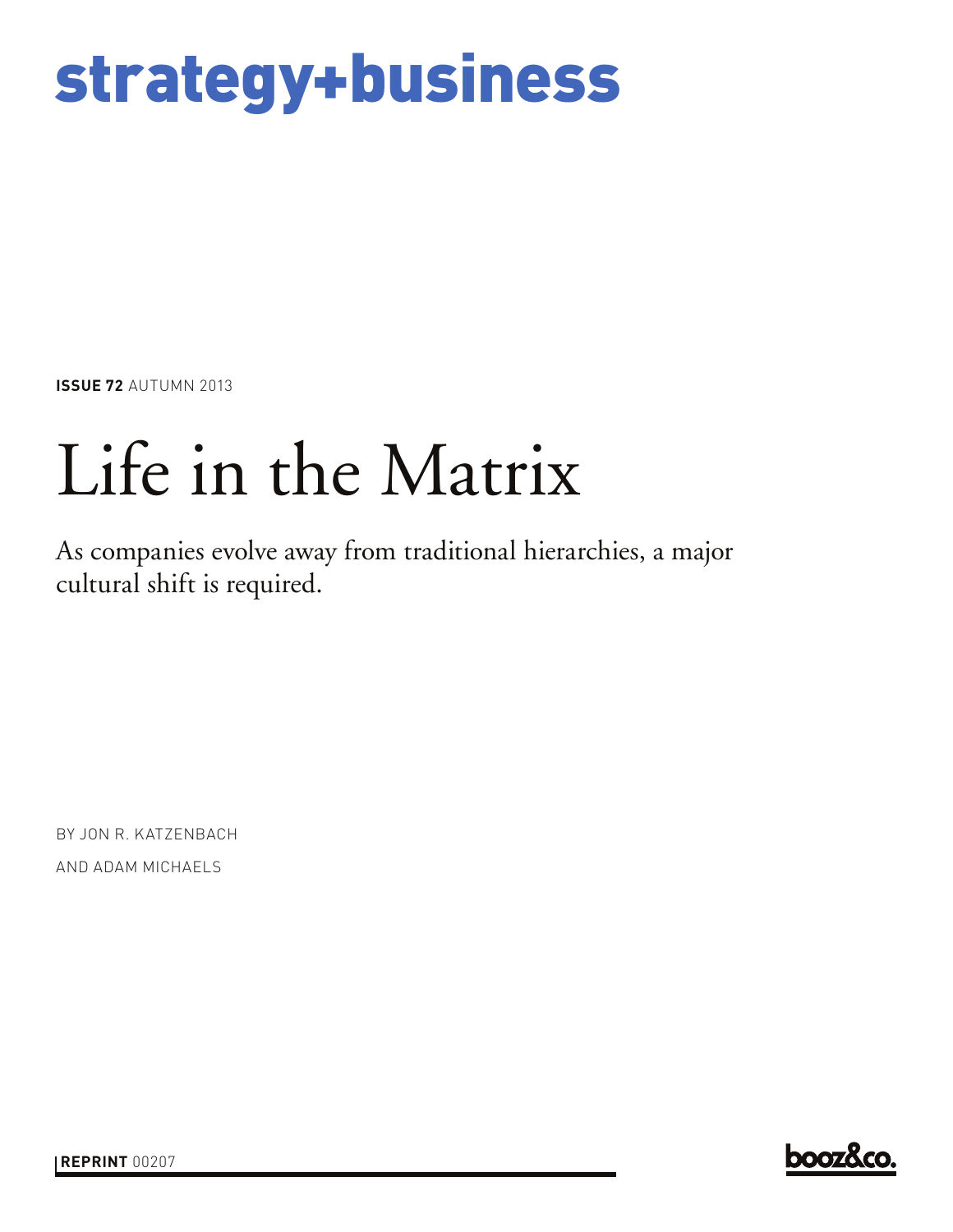## **ORGANIZATIONS & PEOPLE**



## Life in the Matrix

As companies evolve away from traditional hierarchies, a major cultural shift is required.

### **by Jon R. Katzenbach and Adam Michaels**

ot long ago, a global consumer products firm based bled by its traditional organizational culture. It had fiercely independent product development and marketing divisions, and equally siloed business units, whose members hardly talked to one another. Even small management decisions languished while awaiting sign-off from the top four executives, who were the only people with accountability for the whole enterprise. The company's top management recognized that something had to change.

So they reorganized the enterprise into a matrix structure. In formal terms, a matrix is an organizational design in which employees have multiple reporting relationships; one person may be accountable to two or more functions or

businesses. The typical goal of this design is to ensure cooperation among business and market leaders, by dispersing accountability. At this consumer products firm, the leaders hoped their matrix would help them get products out to market with agility, finesse, and speed.

To their credit, the people of the firm took the reorganization seriously. The CEO pulled together representatives from every part of the company to redesign the process and flow of work. They crafted a highly articulated formal structure, assigning equal responsibility for P&L to the business units and the marketing staff, and integrating all the roles across functions. The designers of the matrix worked thoughtfully and diligently to redefine decision rights, to place strong talent in high-priority roles, and to set up new financial systems that made the data on business results highly transparent throughout the company. They put

everyone into new, cross-disciplinary management teams—in which one individual would report to two or three teams—and charged the teams with developing local strategies that would reflect the global strategy set by business units.

The firm then brought its top 500 executives together for the rollout. After an energetically facilitated retreat, participants signed a formal agreement to collaborate, and capped it off with handshakes all around. A memo that clarified responsibilities and roles was disseminated to people at every level, and people dubbed "tie breakers" were assigned to mediate potential conflicts.

Expectations that the company would operate with enhanced alignment ran high. Yet it didn't take long for most of the new matrix structures to fizzle. To be sure, it was already a challenging year. The global economic recession hit the company hard, triggering unexpected cutbacks. But tensions rose even in the more successful parts of the enterprise. Business unit managers, accustomed to having sole responsibility for finance, grew frustrated at the need to act in concert with marketers. They felt it bogged them down in negotiations and reduced their efficiency. Marketing leaders, for their part, sometimes overstepped their roles. At other times, they hung back and deferred to the business leaders, even when they had something valuable to say. "Tie breakers" found themselves in heavy demand, mediating even small-bore disagreements. People spent a great deal of time clarifying who "owned" which decisions. Pre-matrix problems continued to surface: Regions squabbled over shared services, and supply chain partners remained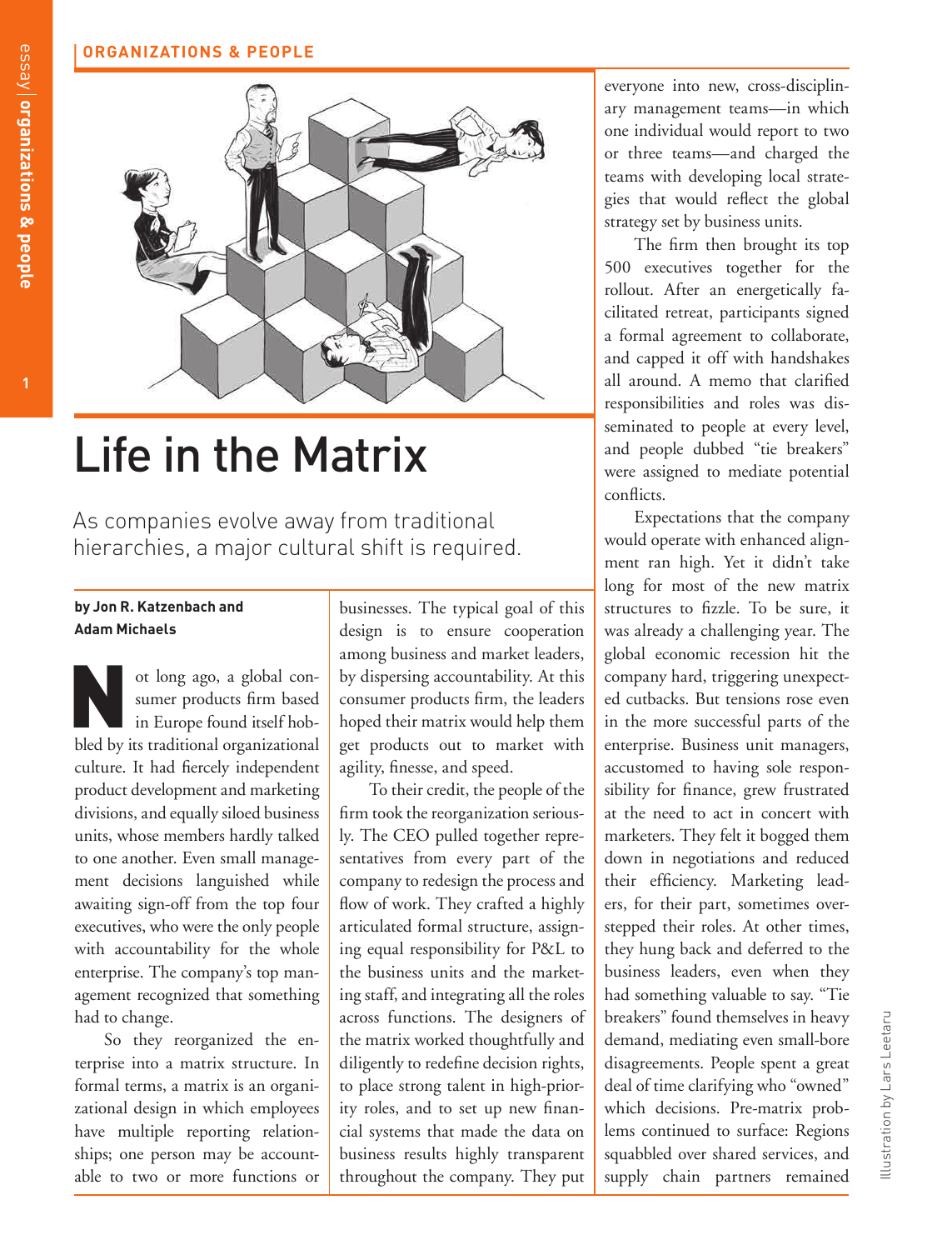hard to reach. As people became disillusioned, an unspoken consensus emerged that the matrix itself had become the problem.

## **Don't Blame Your Matrix**

We've seen similar scenarios play out in many other organizations. First, they adopt a matrix structure, believing this realignment will solve problems caused by hierarchical rigidity and internal silos. They often spend significant effort and resources on getting the formal elements of the matrix right, paying particular attention to defining roles, rules, measures, policies, and procedures.

Optimism usually prevails until the organization encounters a problem. It could be a business problem, such as a new product failing to gain traction in the market; the R&D and product development teams then blame marketing and sales for insufficient effort. It could be an organizational problem: Two newly merged units continue to operate as if they were separate entities, their supposedly aligned leaders fiercely contending every inch of turf. It could be a process problem: Managers feel unsure whether they should even mention a new idea in a meeting in which another matrixed unit is not represented. It could also be a teaming problem: Designated work groups overlook the discipline required for seamless, genuine, "real team"–style collaboration. If these problems crop up repeatedly and require constant mediation, people become disappointed and exhausted. It isn't long before they begin to blame the matrix structure.

We believe the problem in most instances is not the matrix but how the matrix is understood. All too often, a matrix is viewed as a structure, a formal mechanism for managing dispersed accountability. But a matrix also has an innate cultural dimension. It is a way of operating and interacting—a complex web of formal and informal relationships that reflects how things actually get done across the organization. Even when the matrix structure has been well defined, this existing web of relationships and concerns continues to be a far greater influence on behavior. And when the web of relationships is at variance with the alignment that the organization needs, people experience it as frustrating and inauthentic.

A matrix structure, for example, might show two co-workers, Nora and Charlie, being connected, in the

rational aspects of the matrix can be clearly defined, drawn, and mapped, which makes them easier to deal with. By contrast, the web that connects people and influences how they go about their daily work seems intangible, difficult to define. It is at least as emotional and informal as it is rational. Certainly it remains resistant to mapping. Too many leaders naturally focus on the more tangible aspects of design—who reports to whom, where lines intersect—and then hope for the best when it comes to the functionality of relationships among people.

To set the matrix free, we must recognize its dual nature. A structure that demands collaboration across

## Even when the matrix structure has been well defined, the existing web of relationships continues to be a far greater influence on behavior.

sense that they share responsibilities for the same part of the supply chain, or the same product line. But if Nora and Charlie have no real relationship, no sense of common purpose, no habit of keeping in touch, no way to identify or express common values, they will struggle to collaborate. And they may end up concluding that their interests are opposed.

When matrixed organizations flounder, it's usually because the company has taken on the formal elements of organizational redesign reworking the org chart and reassigning decision rights—without making the corresponding cultural moves that are needed to support the new structure. It's easy to understand why this happens. The concrete and traditional silos and boundaries requires a culture that fosters and energizes correspondingly collaborative behaviors: openness, a willingness to try new things, acceptance of small missteps, and so on. In short, the matrix should be designed as a web of alignment. What people bring to the table and how closely their attitudes and behaviors are aligned should affect the flow of information and activity as much as where people sit on the formal organization chart.

## **Cultural Alignment in Mexico**

One of the more compelling examples of cultural alignment across a matrix took place starting in 2009 within PepsiCo's subsidiary PepsiCo Mexico Foods (PMF). All through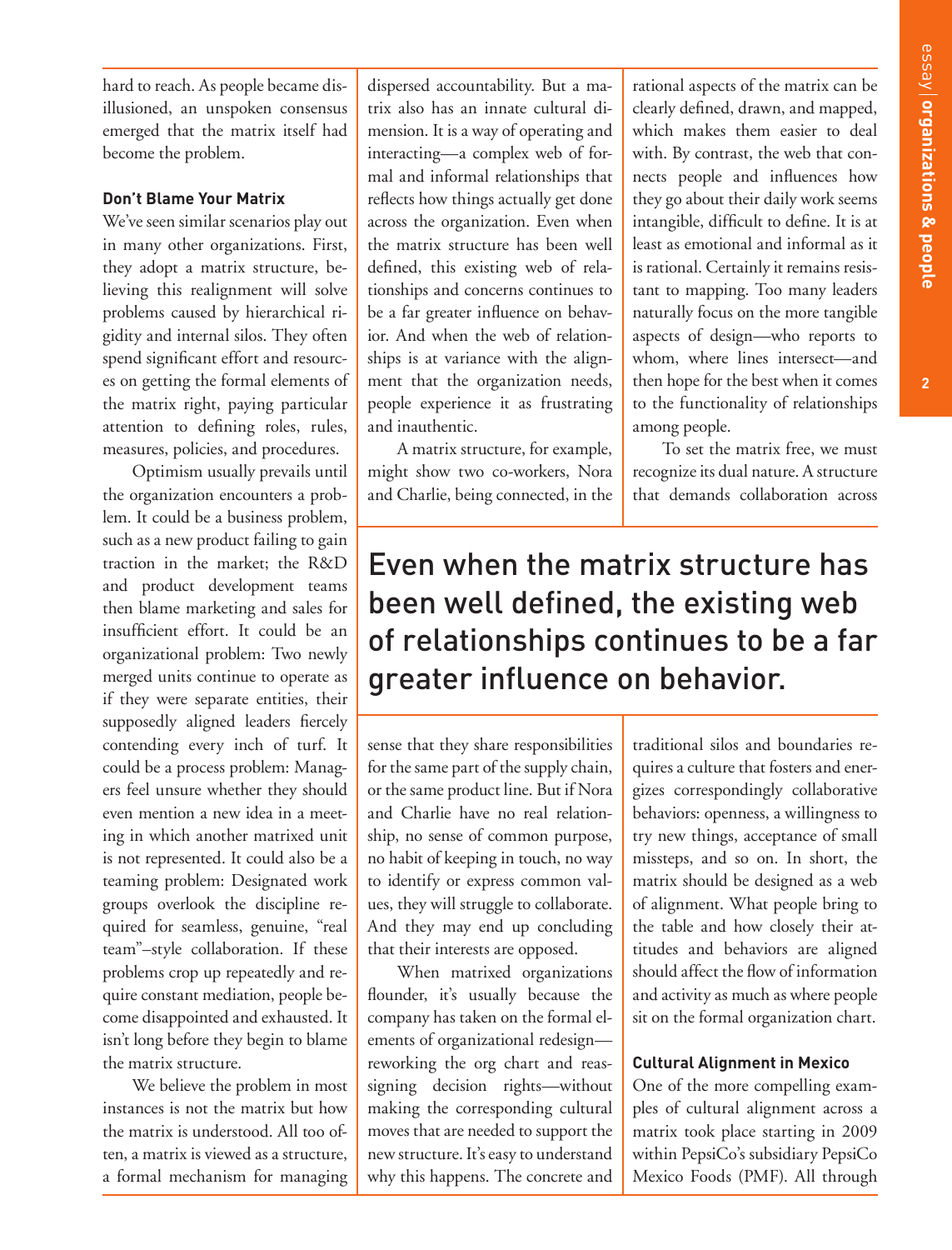this episode, PMF was a crown jewel of performance within the overall global PepsiCo organization (it is also one of the biggest food companies in Mexico, with 55,000 employees and more than US\$4 billion in annual revenues), but that didn't make it any less challenging.

As PMF president Pedro Padierna tells the story, it began in 2010 with the merger of two major food producers in Mexico, both of which had been acquired by PepsiCo years before. Gamesa, Mexico's largest cookie manufacturer, was based in Monterrey. Sabritas, a snack company headquartered in Mexico City, was the source in that country for the Frito-Lay global brands and its own local brands, such as Sabritas chips. The merger was intended to further strengthen PepsiCo's position in Mexico, but it also brought together two very different companies. It would take a high level of engagement to align them.

 Padierna, who became president of the combined enterprise in 2011 (he had formerly been president of Sabritas), viewed this cultural challenge as being at least as significant as the strategic and operating challenges he faced. As he described it to us, "The two [legacy] companies could not have been more different" in how they approached the market and how they ran their operations. Sabritas was direct and functionally oriented, and Gamesa was collaborative and process oriented. Sabritas prized the individual as heroic, able to solve any problem, whereas Gamesa believed that teamwork created results and passion for the work. What was important to Padierna, however, was that they were both successful companies, and their cultures were individually thriving. The key to success was the

recognition that Gamesa and Sabritas were coming together not in a takeover, or owing to the failure of one company, but rather, as he stated, "as a merger of equals."

It was thus important to signal that the merger would not result in the transformation of one company or the absorption of one company into the other; rather, PepsiCo Mexico Foods intended to obtain the very best of each company. Padierna began by assuring employees that as redundant positions needed to be

that we belonged now to a new company: PMF."

The logo of the new company helped express this idea. "We created a powerful image of two rivers coming together to form a new river. We used the image of the Amazon River, which is actually formed by two rivers: the Madeira and the Rio Negro." One compelling part of the story is the way the two originating rivers blend. "Because of the way they drain from the mountains, their waters are different colors. One

## The Amazon became a symbol of the new PepsiCo Mexico Foods. Each employee could identify as a drop of water in the united river.

eliminated, leaders would choose the people they kept "based on merit. It's not going to be a quota system, taking one from here and one from there." Although some people were skeptical the merger would truly unfold this way (as he expected they would be), after several months they began to believe that Padierna's intentions for a new, hybrid company were sincere.

#### **Blending Two Rivers**

Another essential step was to find a new image for everyone to share, to help employees come together as a new company. As Padierna explained, "One of my early decisions was to move away from the former dual company images and adopt one PepsiCo Mexico Foods image. All of us who were driving the transformation, from that moment on, simply forgot about our past. We emphasized behaviors that demonstrated is black and one is brown. Once they come together, for the first 100 miles they don't mix. The Amazon runs with one side one color, the other side the other color. Then they mix, to become one river that really drives the ecosystem of the world. I believed the same thing would happen here. Our two cultural situations would not mix at first, but then they would become one."

The image of the Amazon became a simple, accessible symbol of the new PMF. Each employee could identify him- or herself as a drop of water in the united river, contributing to a single enterprise. This idea helped capture everybody's imagination, in ways that launched critical behavior changes—including among many of PMF's 40,000 frontline employees.

The symbol of the two merging tributaries was rolled out in many concrete ways. One example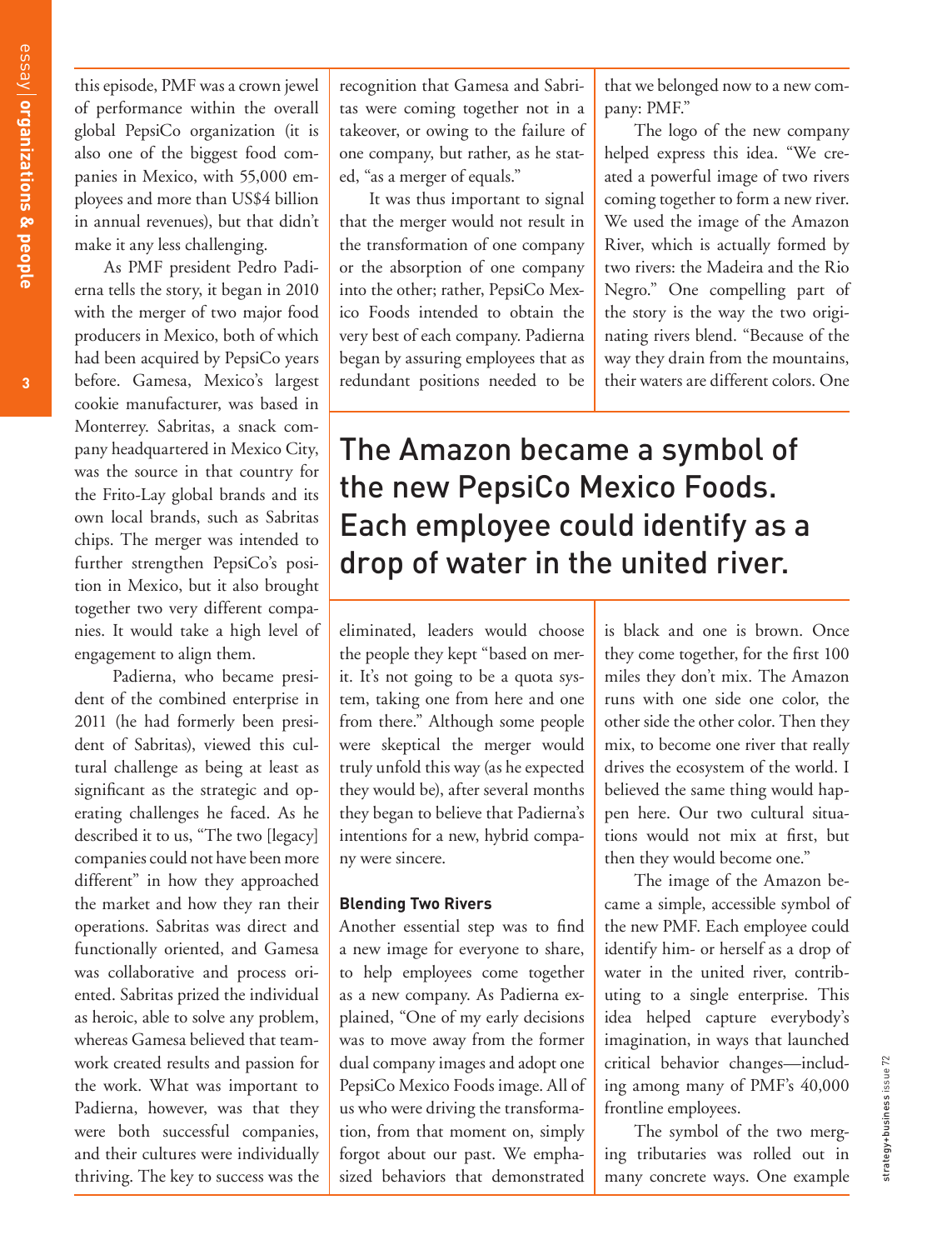involved the uniforms that the sales force wore on daily visits to customers. For the first time, Gamesa and Sabritas employees wore shirts of the same color, with the new PMF logo on them. The new shirts became ever-present reminders that helped fuel key behavior changes. However, the company also kept the old Sabritas and Gamesa logos on the left side of the new shirts, so as not to disrupt the sales force's identity, or move too quickly. The rivers need to merge at their own pace, and since they were most closely associated with each brand, the sales forces were very sensitive. PMF took time to merge their practices.

They used a matrix structure to set up the new organization. One goal was to free up the collaboration across boundaries that true integration would require. Another goal was to focus attention where it mattered most: on opening new markets and meeting customer needs with well-targeted products delivered in a timely manner.

The new enterprise was composed of four business units: savory snacks, biscuits, confectionary and new businesses, and foods. As president, Padierna had 12 direct reports, four heads of the business units and eight leaders of functions: finance, sales, R&D, marketing, IT/transformation, legal, operations, and human resources. The sales units, which had formerly been organized according to product, were now deployed by customer—for example, one each for Walmart and for convenience stores. Most departments reported both to a function and to a business unit.

Even with this new structure in place, Padierna knew leaders could not simply move people around, especially because the two legacy identities would remain in place for a while. To create a better hybrid culture, people on both sides would have to focus on something new and different from the old companies' cultures—a culture that perpetuated what was good from each, but was not afraid to develop wholly new elements as well.

During its first year, through mid-2011, the merger engendered a measure of confusion and did not itself create an automatic sense of alignment. Entrenched behaviors and traditions remained in place even as new reporting lines and processes were solidified. Territoriality surfaced in the business units, which continued to drive the business as if they had their own P&L sheets. Leaders competed to get the more highly regarded people to be loyal to them.

In addition, while the more interconnected and horizontal structure mandated that people take more responsibility and initiative,

with trying to create the new cracker and get it out into the market. As a result, marketing and R&D got pulled in opposing directions as the biscuit and snacks units sought the same resources. Collaborating for the greater good was not an easy task, despite the tremendous efforts and disposition of everyone involved.

Change also proved difficult even impossible—for some people individually. Most of them quickly identified themselves, and were offered an easy out. As Padierna put it, "In a merger, there are three kinds of people: those who are willing to accept change and become your partners from the very beginning; those who are willing, but cannot make the change even if you help them; and those who don't want to be part of it at all." Finding and energizing the first group, he added, is essential: They can model and help spread the change you want the company to follow.

## Finding "those who are willing to accept change and become your partners" is essential: They can model the change you want.

the long-established traditions in both cultures made people reluctant to challenge leaders or hold them accountable for decisions that undermined real collaboration. A leader in the savory snacks division launched a cheese-based cracker, even though the biscuit division was already developing a similar product. Instead of acknowledging the possible consequences of this overlap, people on the snacks team simply went ahead

By late 2011, with the structural and formal parts of the merger largely complete and the matrix design in place, Padierna knew he had to find a better way to integrate the best of both cultures. The organization would have to identify behaviors and customs that needed to change, and find ways to support these changes. In 2012, he went to the global corporate leadership group at PepsiCo headquarters in Purchase, N.Y.,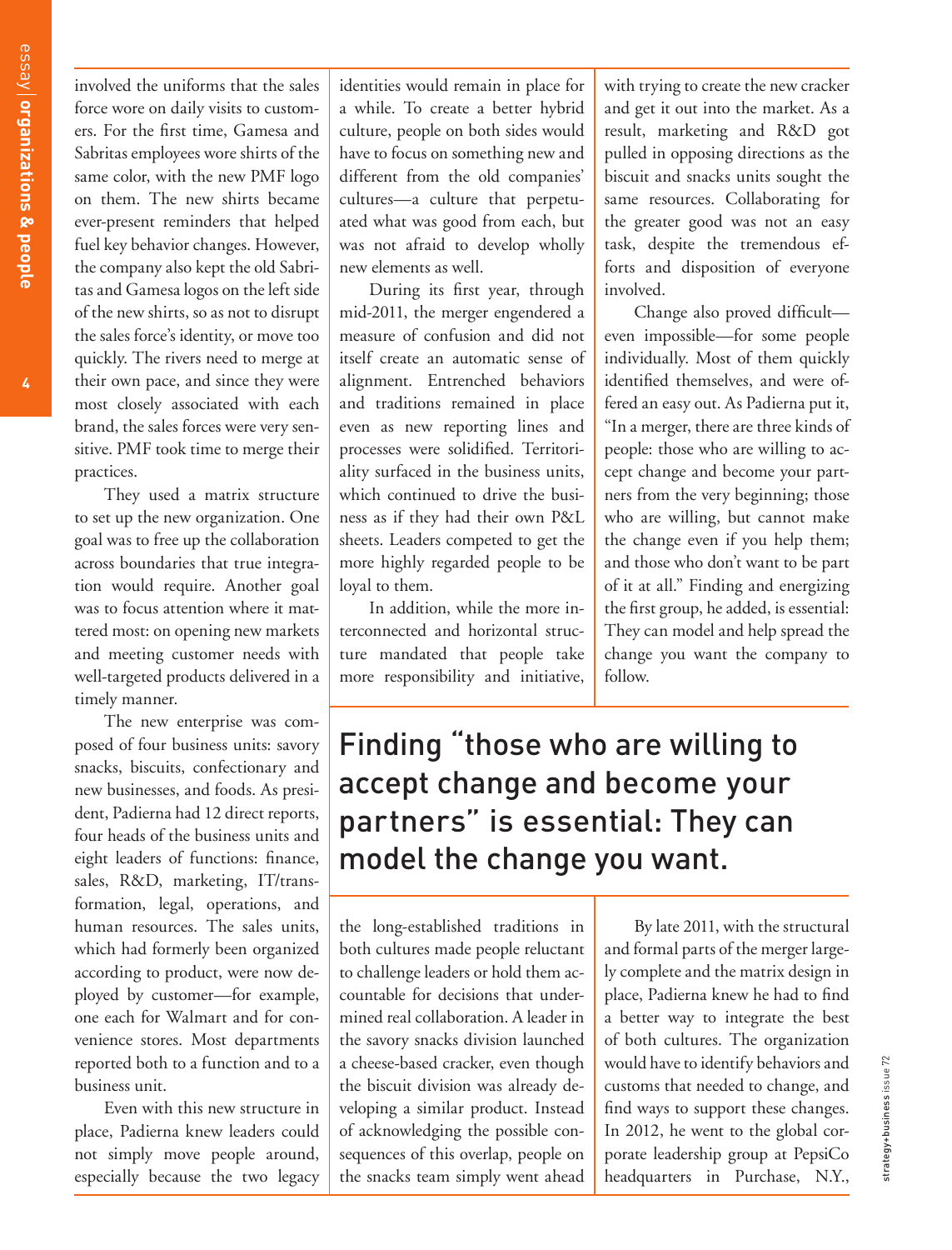**5**

and made a presentation to more than 20 senior leaders. In it, he described how his leadership team was implementing a capabilities-driven strategy based on superior customer and consumer service across priority food categories. He explained that to become the kind of culturally aligned company that this strategy required, PMF would emphasize four fundamental behaviors that he described as follows:

**1.** Focus externally by always putting the customer, shopper, and consumer first.

**2.** Foster open and honest dialogue by soliciting input, listening respectfully, and sharing opinions proactively.

**3.** Expedite and empower decision making based on facts, processes, and PMF's priorities as a multicategory business.

**4.** Mobilize and support effective matrix teams that unlock the value of a PMF-wide perspective.

Although these behaviors are both clear and achievable, they manifest differently at different levels and in different parts of the four businesses. For example, the executive team made a simple but significant behavior change in all meetings. Team members, to make their first critical behavior of "focusing on the customer" concrete and tangible, began opening every meeting with a report on customer feedback and reviews. Meetings used to begin with performance reports, and Padierna described the shift as initially "awkward, because we were not used to that." But it has not only had the effect of reminding everyone that the customer must be central, but also demonstrated a meeting behavior that is new to both Sabritas and Gamesa people, thereby reinforcing a better, unifying hybrid.

Another change, aimed at the second behavior, was to create a new shared vocabulary for PMF, paying attention to the differences between the way Sabritas and Gamesa people referred to things, and fostering open dialogue about it. For example, Sabritas called the HR department *recursos humanos* (human resources), whereas Gamesa used the term *capital humano* (human capital). Neither side wanted to use the other's name, so Padierna decided they needed an entirely new name, *talento y cultura* (talent and culture). Padierna said this attention to semantics was essential: "One of the hardest things that we did was to write the new vocabulary. Now, everybody speaks the same language."

Padierna also expected that the sales force, PMF's front line, would once again be the hardest part of the company to engage with about the new behavior. For this reason, PMF delayed working on the salesforce culture until after cultural work was under way in the rest of the company. Sabritas's sales force was very metrics oriented, and each individual salesperson collected specific, detailed numerical indicators. Gamesa was much more focused on teamwork, and used peers to motivate salespeople to do their best, without tracking their specific results closely. To "empower decision making based on facts," the third critical behavior, the new sales force would have to adopt many of Sabritas's practices and collect more individual indicators. So sales-force training for Gamesa became much more oriented around metrics.

At the same time, Gamesa's teaming skills could bring valuable motivation and energy to the Sabritas sales force, and help salespeople focus on the fourth critical behavior:

"mobilize and support effective matrix teams." Within Sabritas, salespeople were encouraged to give one another more feedback, and gather in teams to come up with suggestions for improvements. Although the merger of the sales forces is still in its early stages, PMF's critical few behaviors have already become a guidepost for how to reinvent behaviors on the front lines.

 "We are now marching ahead to really complete the integration of the sales force," says Padierna. "But that will bring, again, lots of culture alignment challenges.… So, I'm not going to let the new behaviors go. I would say that's [priority]number one. And I think that it is already beginning to pay off."

The cultural transformation program in PepsiCo Mexico Foods is still under way. It is part of a holistic multiyear transformation strategy that is led by Padierna, overseen by the executive committee, and designed by a transformation team. Although it is still too early to come to conclusions about its success, the signs are positive.

PepsiCo Mexico Foods recently received the Donald M. Kendall Award and the Business Unit of the Year Award from PepsiCo CEO Indra K. Nooyi. This is the first time a business unit has received both awards in the same year, a clear recognition of the value of what Padierna and his team are doing.

## **First Principles for the Matrix**

For many companies these days, an effective matrix structure has become a viable way to achieve organizational success, if only because the demands of the global economy have grown more complex. At the same time, culture has become more challenging as an instrument of change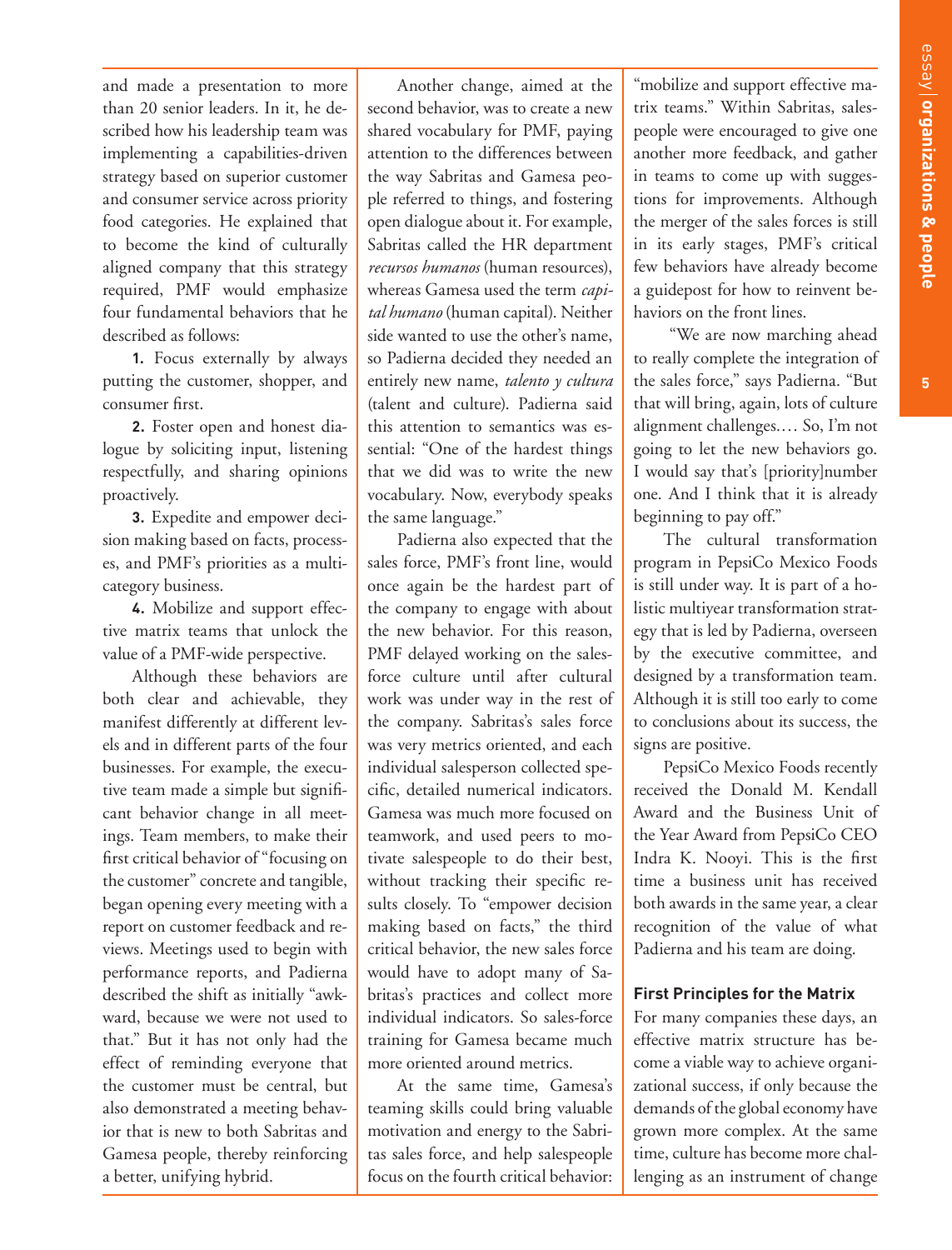because high-trust relationships are more difficult to develop and sustain across highly dispersed geographies. A decade ago, if a company sent a U.S.-trained executive to open a division in China, he or she would have already developed ties with col leagues and leaders at the corporate office. This would provide an in formal and intuitive sense of whose support, at headquarters, could help make the venture a success.

Today, such a firm would be more likely to engage someone based in China to open the office there, giving him or her little opportunity to forge relationships or get a feel for the cultural situation back home. Without knowing the right person to call or the right questions to ask, a manager in charge of the Chinese operation might have no way to ac cess information essential to success. The result? The manager's potential would never be fully realized, and lessons learned in other parts of the organization will go to waste.

A structural matrix can help ad dress these global complexities, pro viding the individual with a broader range of reporting channels and more formal connections to the firm. But if people on the ground don't have personal connections across geographies or speak the uncodified language of the organization, they will be operating with limited information and resources, and their behaviors may undercut what they are in good faith trying to achieve.

As Douglas Conant, former CEO of Campbell Soup Company, suggests, a guiding principle for a matrix-bound culture could be as simple as "It's a win for both of us or there's no deal." The enterprise leader should then provide just enough structure for people to make progress, while letting them figure

out the actions they need to take to get there. In effect, this approach allows people to construct the matrix experience themselves. Once they begin to make progress, their new behaviors will start to feel natu ral, part of their experience. When this happens, the organization is on its way to cultural alignment in a way that fits its strategic and operating priorities.

A company's ultimate goal should be to liberate the emotional energy of the matrix, to unlock its full potential by emphasizing the importance of its cultural aspect. With that process under way, people through out the organization can take on to gether the hard but rewarding work of building a high-performance, col laborative company. +

Reprint No. 00207

#### **Jon R. Katzenbach**

*jon.katzenbach@booz.com* 

is a senior executive advisor with Booz & Company, and co-leads the firm's Katzenbach Center in New York. He is the coauthor, with Zia Khan, of *Leading Outside the Lines: How to Mobilize the (in)Formal Organization, Energize Your Team, and Get Better Results* (Jossey-Bass, 2010).

#### **Adam Michaels**

*adam.michaels@gmail.com* is the head of North American integrated business planning at Mondelez International, based in East Hanover, N.J. Previously, he was a principal at Booz & Company.

Also contributing to this article were Booz & Company partner Jose Gregorio Baquero and *s+b* contributing editor Sally Helgesen.